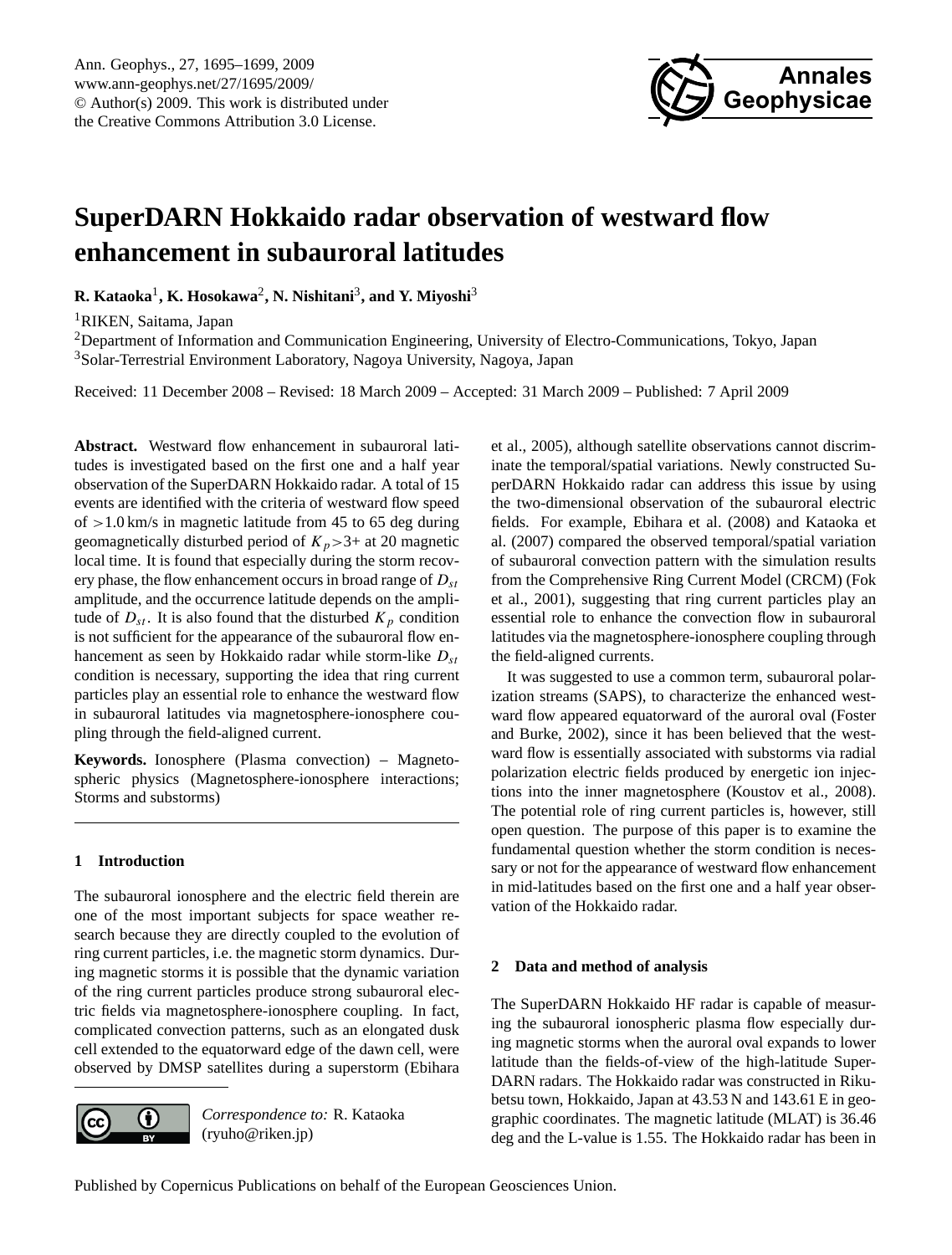

Fig. 1. MLAT-time diagram of westward flow amplitude at 20:00 MLT on 1 April 2007. The westward flow amplitude is estimated assuming the L-shell aligned convection flow.

continuous operation since the beginning of December 2006. The field-of-view (FOV) of the Hokkaido radar extends from 40 to 65 MLAT. A complete scan of the FOV is achieved every 1–2 min.

As shown in Fig. 1, MLAT-time diagram of westward flow amplitude is constructed at 19:30–21:30 magnetic local time (MLT) to find an event, considering the fact that the SAPS amplitude is the largest on average at the 20:00 MLT (Foster and Vo, 2002). The MLAT-time analysis has advantage showing the latitudinal extent and rapid temporal variation of the flow enhancement, both are difficult to investigate by satellites alone. Hokkaido radar FOV scans the 20:00 MLT region from 06:00 to 12:00 UT everyday. In this paper we focus on geomagnetically disturbed time periods of maximum  $K_p$ >3+ during 6 h, when SAPS extends low enough latitudes into the Hokkaido radar FOV on average (Foster and Vo, 2002). In fact, there are few flow enhancement events in subauroral latitudes as observed by Hokkaido radar during less disturbed time periods of the solar minimum.

Westward flow enhancements indeed occur for large  $K_p$ . In fact, Foster and Vo (2002) have reported the strong dependence of SAPS on the  $K_p$  index. They showed how the latitude of SAPS for a fixed  $K_p$  value varies with local time and how SAPS moves to lower latitudes when  $K_p$  increases from 4 to 7. SAPS is essentially a phenomenon during disturbed times and is very weak (or not identifiable) for  $K_p < 4$ , and the coherent scatter SuperDARN at mid-latitude may not be able to detect the weak westward flow at small  $K_p$ . The westward flow enhancements tend to occur when  $K_p$  is large (>4) during magnetic storms.

A typical ionospheric backscatter echo of enhanced westward flow of  $>1.0$  km/s is shown in Fig. 1. The latitudinal extent of enhanced flow is about 6 deg from 59 to 65 deg MLAT, and the duration is about one hour from 09:10 UT. As shown in Fig. 2, NOAA/POES 17 satellite passed over this region at 10:40–10:42 UT, approximately 30 min after



**Fig. 2.** NOAA-POES 17 observations (Evans and Greer, 2000) crossing over the westward flow enhancement on 1 April 2007: **(a)** trapped ions of 30–80 keV observed by MEPED and **(b)** downward electron energy flux of <20 keV observed by TED. The horizontal dotted lines are used as the threshold values if intersected at clear boundaries.

the event, identifying the low-latitude boundary of auroral electrons of <20 keV at 65.5 deg and the low-latitude boundary of trapped ions of 30–80 keV at 59.6 deg. The horizontal dotted lines in Fig. 2 are used as the threshold values if intersected at clear boundaries. Similar MLAT-time analysis with NOAA/POES data is done for all events to determine the latitudinal boundaries of enhanced flow, auroral electrons, and trapped ions. Further MLAT-time analysis using all available SuperDARN radars would potentially enable us to track the 24 h evolution of flow enhancements in future.

#### **3 Results and discussions**

In this paper we are on the simplest interpretation about the appearance of the ionospheric backscatter, assuming that the existence of westward flow enhancement causes very fast growth of the field-aligned irregularities. If we assume that FAIs are generated by gradient-drift instability (GDI), the fastest growth rates are obtained when density gradient and convection are parallel. However, instability can occur everywhere along the boundary of density patches except for an only place where background plasma convection and the electron density gradient are exactly anti-parallel (Keskinen and Ossakow, 1982).

Because of the solar minimum, there are no major storms of  $D_{st}$  < -150 nT during the first one and a half year time interval from December 2006 to May 2008: The 14–15 December storm is the largest one. Figure 3 shows the  $D_{st}$  and  $K_p$  profiles during the first 6 month period of the Hokkaido radar observation. As shown in Fig. 3, even in the disturbed condition of  $K_p > 3+$  (diamonds), the westward flow enhancement does not always appear in the Hokkaido radar observation, while the events (arrows) tend to occur during early recovery phase or late main phase. It is also found that there is no significant difference in the  $K_p$  activities between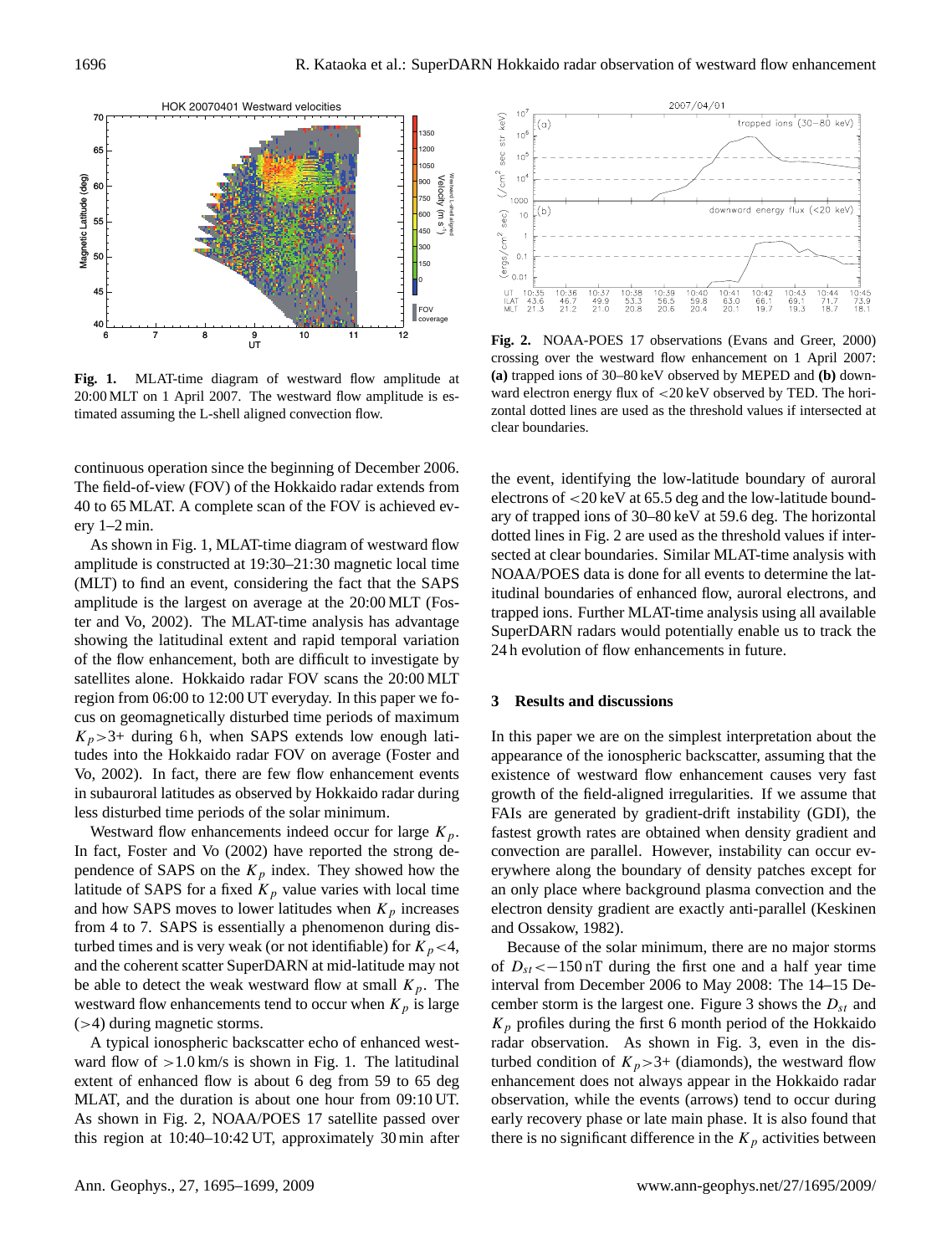

**Fig. 3.** The  $D_{st}$  and  $K_p*10$  indices during the first 6 month period of Hokkaido radar observation. Vertical dotted lines show the time interval from 06:00 to 12:00 UT when the Hokkaido radar observed 20:00 MLT as shown in Fig. 1. Diamonds show the disturbed time period of  $K_p$ >3+, while arrows show the appearance of enhanced westward flow.

the event and no-event. The mean value (standard deviation) of  $K_p$  index for the event is 3.7 (1.4), while those of the noevent is 3.8 (0.8). The numbers of events are 15 and 30 for event and no-event, respectively. There is a possibility that the  $K_p$  independence may lie in the fact that  $K_p$  is an threehour index and it may smear out any dynamic features of flow enhancement. The minimum AL index of each event is investigated for this purpose (Table 1), but it is actually typical for the corresponding  $K_p$  index.

Table 1 summarized the event list of westward flow enhancement. The minimum  $D_{st}$  index during the events are shown in the third column, and the association with the storm phase is also shown in the last column. Storm-like condition, monochromatically negative excursion for several hours and then monochromatically positive recovery for a few days, is a necessary condition for all events, regardless of the minimum  $D_{st}$  amplitude ranging from  $-116$  nT to even positive values. Clear threshold of the minimum  $D_{st}$  value does not exist, and the storm phase dependence is a new result from the current study. It is also worthwhile to note here that, as shown in Fig. 3 (12 December, 13 March, 23 April, etc.), the storm-like  $D_{st}$  variation is not a sufficient condition for the appearance of flow enhancement. Zheng et al. (2008) suggested that the low conductance at subauroral latitude is critical to cause the large amplitude SAPS. Combined research of mid-latitude HF radars and the conductance observations for a number of storms would be needed to clarify the topic in further detail.

Figure 4 shows the latitudinal extent of the westward flow enhancement with the  $D_{st}$  amplitude. The latitudinal extent is not a variation of latitude locations, but a real extent of the westward flow, which is only obtained from the radar observation. It is found that the latitudinal extent does not show clear dependence on any of indices as listed in Table 1; AL, PCN,  $K_p$ , and  $D_{st}$ . Since the event sample in this study is limited to relatively small storms during solar minimum, the problem should be addressed again including the events in the next solar maximum. The equatorward boundaries of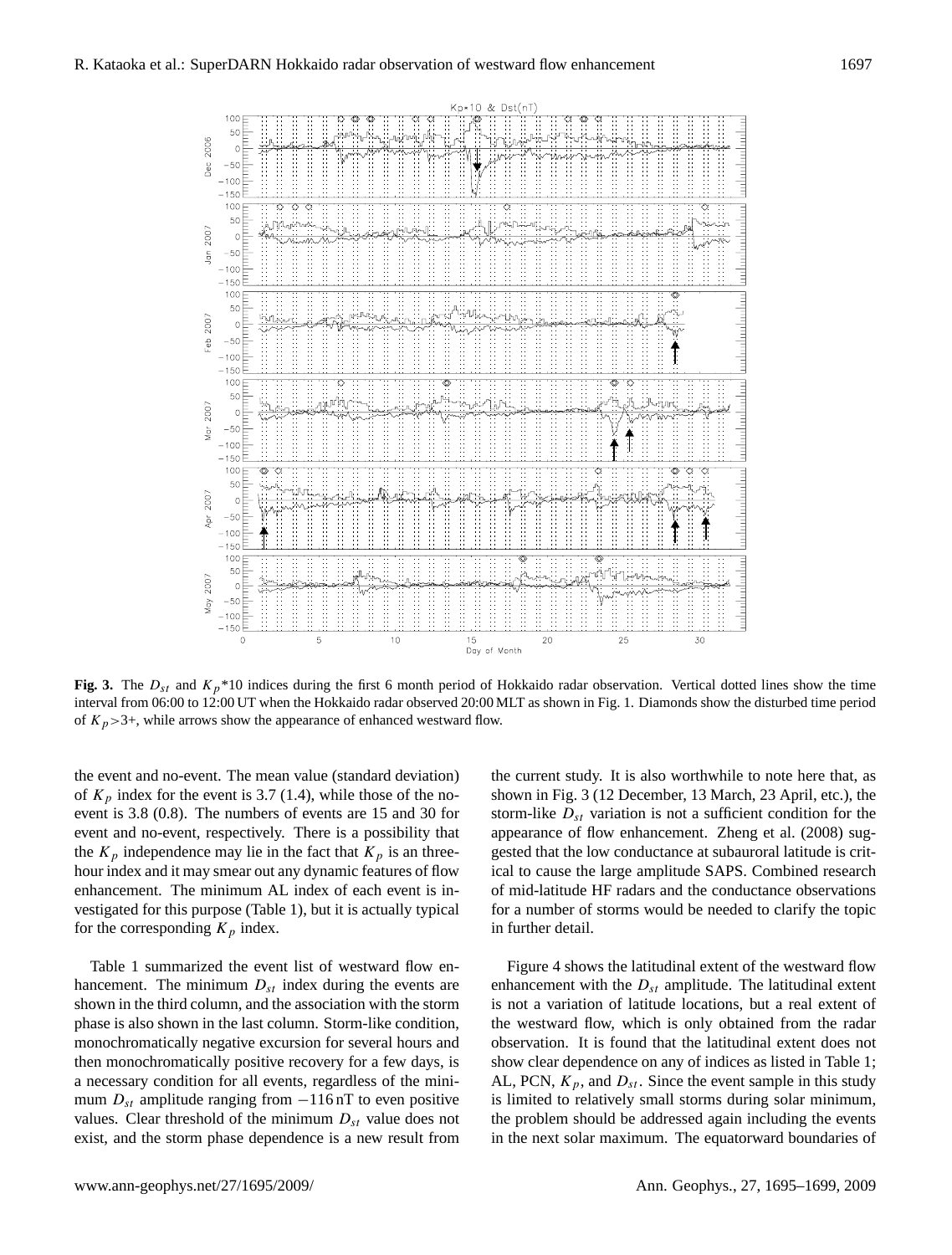| Event# | Date        | $UT$ (hour) | $D_{st}$ (nT) | <b>Storm Phase</b> | $K_p$       | $min$ AL $(nT)$ | max PCN |
|--------|-------------|-------------|---------------|--------------------|-------------|-----------------|---------|
|        | 15 Dec 2006 | 9           | $-116$        | early recovery     | $6-$        | $-1953$         | 7.2     |
| 2      | 28 Feb 2007 | 10          | $-17$         | late main          | $4-$        | $-614$          | 2.8     |
| 3      | 24 Mar 2007 | 9           | $-69$         | early recovery     | $4-$        | $-1013$         | 3.8     |
| 4      | 25 Mar 2007 | 9, 10       | $-21, -32$    | late main          | $4+$        | $-927$          | 2.8     |
| 5      | 1 Apr 2007  | 9           | $-42$         | early recovery     | $4-$        | $-427$          | 1.7     |
| 6      | 28 Apr 2007 | 10          | $-32$         | early recovery     | $4+$        | $-679$          | 3.4     |
| 7      | 30 Apr 2007 | 9           | $-43$         | early recovery     | 2           | $-378$          | 2.2     |
| 8      | 20 Jul 2007 | 8,9         | $5, -13$      | main               | 3, 4        | $-660$          | 3.4     |
| 9      | 7 Aug 2007  | 9, 10       | $-25, -21$    | early recovery     | $2+$        | $-460$          | 2.0     |
| 10     | 28 Aug 2007 | 9           | $-14$         | late main          | $4-$        | $-828$          | 2.9     |
| 11     | 28 Sep 2007 | 8           | $-21$         | late main          | $5-$        | $-643$          | 2.4     |
| 12     | 9 Mar 2008  | 8           | $-60$         | early recovery     | 5           | $-384$          | 2.2     |
| 13     | 26 Mar 2008 | 8           | 11            | main               | $4-$        | $-588$          | 3.4     |
| 14     | 6 Apr 2008  | 9, 10       | $-21, -18$    | recovery           | 3           | $-688$          | 1.7     |
| 15     | 23 Apr 2008 | 8.9         | $-19, -22$    | main               | $5+$ , $3+$ | $-690$          | 4.4     |

**Table 1.** List of westward flow enhancement as seen by Hokkaido radar.



**Fig. 4.** Latitudinal extent of westward flow enhancement. Empirical SAPS locations as estimated by Huang and Foster (2002) and Wang et al. (2008) are also shown as a function of  $D_{st}$ . Horizontal solid and dotted lines show the low-latitude boundaries of auroral electron precipitation and trapped ring current protons.

auroral electron precipitation and trapped protons are estimated by the closest NOAA/POES satellite passage. It is found that all of the events, except for 20 July event (the second event from right-hand side), occurred in subauroral region, and are associated with ring current particles. The dependence of the latitude on  $D_{st}$  is seen in Fig. 3. Especially during the storm recovery phase, the flow enhancement occurs in broad range of  $D_{st}$  amplitude, and the occurrence latitude depends on the amplitude of  $D_{st}$ . The  $D_{st}$  dependence, however, is not so clear during the main phase, and such a storm phase dependence is a new finding of this paper. The systematic difference between our events and the prediction curve of Huang and Foster (2007) is not unreasonable because their results are based on only two severe storm events with the minimum  $D_{st} < -200$  nT, while our events are dealing with only smaller storms.

Recently, Wang et al. (2008) demonstrated a comprehensive statistical analysis using DMSP satellites. Their prediction curves are also shown in Fig. 4 for comparison, which shows more consistent exponential dependence on  $D_{st}$ . Also, the PCN index is shown in Table 1 for comparison with their results since they showed a good correlation between polar cap potential and the maximum speed of SAPS. As shown in Table 1, the PCN index is not always high in our events, and seems not to be the necessary condition for the appearance of flow enhancement as seen by the Hokkaido radar.

All of the results shown above are consistent with the generation mechanism of subauroral flow enhancement as described in Kataoka et al. (2007), supporting the idea that the coupling between subauroral ionosphere and inner magnetosphere filled with ring current particles are important to produce the strong subauroral electric field. We are waiting for a number of large storms in solar cycle 24 to test the generation mechanism of subauroral convection flow in further detail, using the mid-latitude radar observations combined with self-consistent ring current simulations as partially done by Ebihara et al. (2008), Zheng et al. (2008), and Koustov et al. (2008).

# **4 Summary**

We investigated the westward flow enhancement in midlatitudes based on the first one and a half year observation of Hokkaido radar from December 2006 to May 2008. Especially during the storm recovery phase, the flow enhancement occurs in broad range of the  $D_{st}$  amplitude, and the